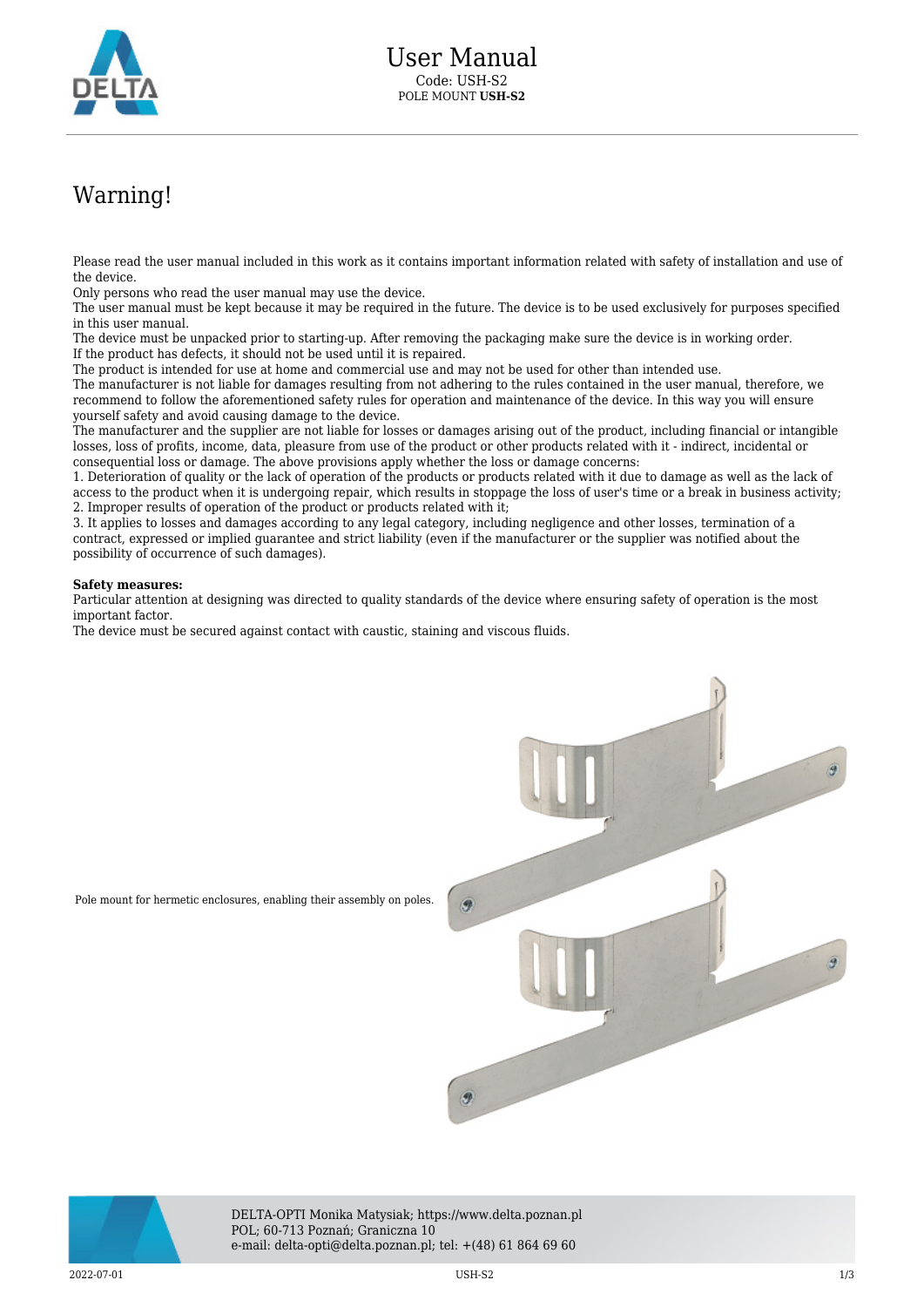

| Support:                      | SH-250/310/145, SH-410/310/145, SH-540/310/145                       |
|-------------------------------|----------------------------------------------------------------------|
| Material:                     | Magnelis - carbon steel, coated with a zinc-aluminum-magnesium alloy |
| Number of fastening elements: |                                                                      |
| Plate thickness:              | $1.5 \text{ mm}$                                                     |
| Mounting holes distance:      | $235 \text{ mm}$                                                     |
| Main features:                | The mounting with the steel strips (not included)                    |
| Weight:                       | $0.31 \text{ kg}$                                                    |
| Guarantee:                    | 2 years                                                              |

## Mast mounting diameter:



In the kit:



DELTA-OPTI Monika Matysiak; https://www.delta.poznan.pl POL; 60-713 Poznań; Graniczna 10 e-mail: delta-opti@delta.poznan.pl; tel: +(48) 61 864 69 60

2022-07-01 USH-S2 2/3